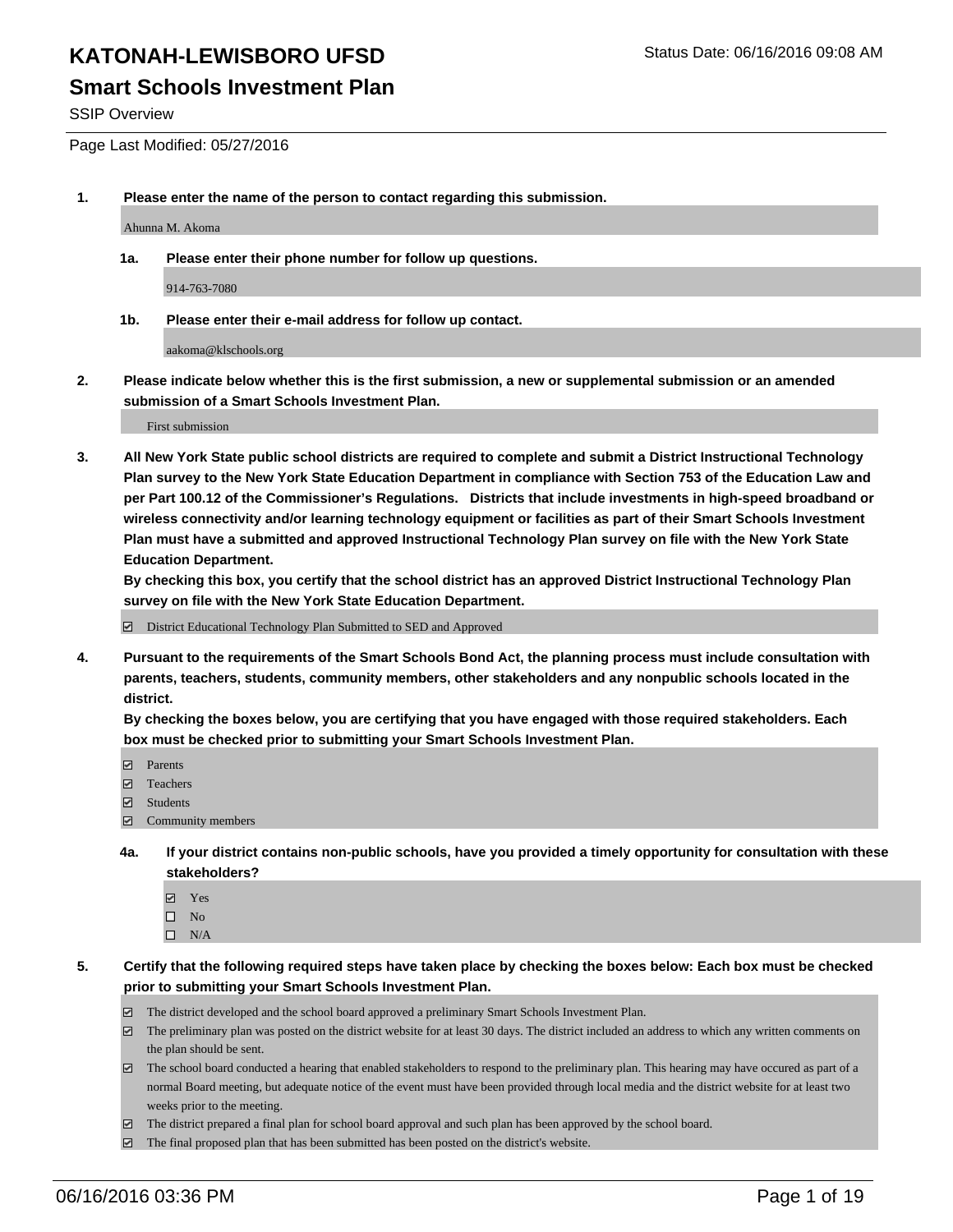#### **KATONAH-LEWISBORO UFSD** Status Date: 06/16/2016 09:08 AM **Smart Schools Investment Plan**

SSIP Overview

Page Last Modified: 05/27/2016

**5a. Please upload the proposed Smart Schools Investment Plan (SSIP) that was posted on the district's website. Note that this should be different than your recently submitted Educational Technology Survey. The Final SSIP, as approved by the School Board, should also be posted on the website and remain there during the course of the projects contained therein.**

KLSD BOE Approved Smart School Investment Plan.pdf

**6. Please enter an estimate of the total number of students and staff that will benefit from this Smart Schools Investment Plan based on the cumulative projects submitted to date.**

3,600

**7. An LEA/School District may partner with one or more other LEA/School Districts to form a consortium to pool Smart Schools Bond Act funds for a project that meets all other Smart School Bond Act requirements. Each school district participating in the consortium will need to file an approved Smart Schools Investment Plan for the project and submit a signed Memorandum of Understanding that sets forth the details of the consortium including the roles of each respective district.**

 $\Box$  The district plans to participate in a consortium to partner with other school district(s) to implement a Smart Schools project.

**8. Please enter the name and 6-digit SED Code for each LEA/School District participating in the Consortium.**

| <b>Partner LEA/District</b> | ISED BEDS Code |
|-----------------------------|----------------|
| (No Response)               | (No Response)  |

**9. Please upload a signed Memorandum of Understanding with all of the participating Consortium partners.**

(No Response)

**10. Your district's Smart Schools Bond Act Allocation is:**

\$707,779

**11. Enter the budget sub-allocations by category that you are submitting for approval at this time. If you are not budgeting SSBA funds for a category, please enter 0 (zero.) If the value entered is \$0, you will not be required to complete that survey question.**

|                                       | Sub-        |
|---------------------------------------|-------------|
|                                       | Allocations |
| <b>School Connectivity</b>            | 448,352     |
| Connectivity Projects for Communities | $\Omega$    |
| Classroom Technology                  | 0           |
| Pre-Kindergarten Classrooms           | $\Omega$    |
| Replace Transportable Classrooms      | $\Omega$    |
| High-Tech Security Features           | 259,277     |
| <b>Totals:</b>                        | 707,629.00  |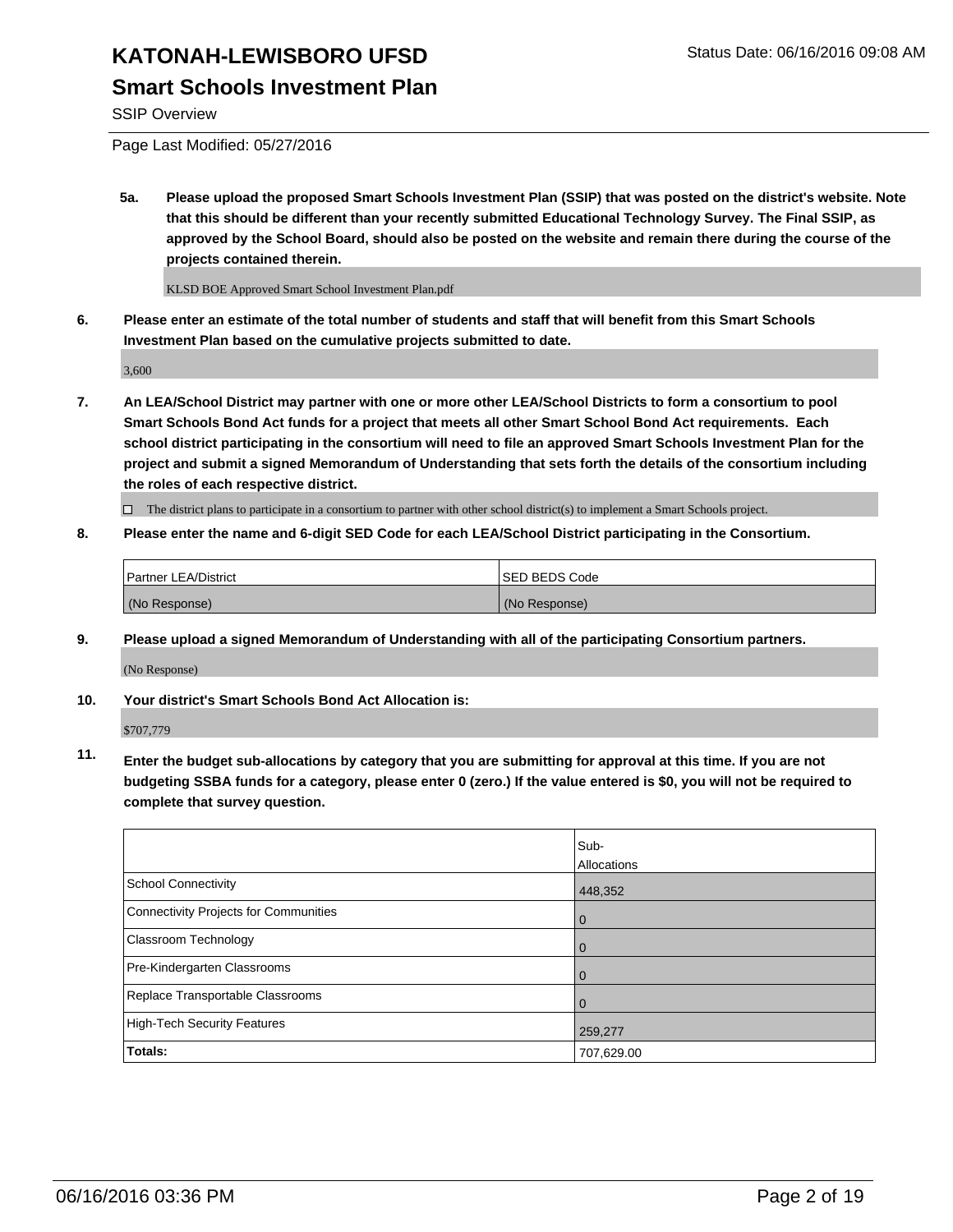School Connectivity

Page Last Modified: 06/15/2016

- **1. In order for students and faculty to receive the maximum benefit from the technology made available under the Smart Schools Bond Act, their school buildings must possess sufficient connectivity infrastructure to ensure that devices can be used during the school day. Smart Schools Investment Plans must demonstrate that:**
	- **sufficient infrastructure that meets the Federal Communications Commission's 100 Mbps per 1,000 students standard currently exists in the buildings where new devices will be deployed, or**
	- **is a planned use of a portion of Smart Schools Bond Act funds, or**
	- **is under development through another funding source.**

**Smart Schools Bond Act funds used for technology infrastructure or classroom technology investments must increase the number of school buildings that meet or exceed the minimum speed standard of 100 Mbps per 1,000 students and staff within 12 months. This standard may be met on either a contracted 24/7 firm service or a "burstable" capability. If the standard is met under the burstable criteria, it must be:**

**1. Specifically codified in a service contract with a provider, and**

**2. Guaranteed to be available to all students and devices as needed, particularly during periods of high demand, such as computer-based testing (CBT) periods.**

**Please describe how your district already meets or is planning to meet this standard within 12 months of plan submission.**

We will be increasing our WAN bandwidth from 100 Mbps TLS to 10 Gbps Managed Fiber network. The managed fiber will enable the District to increase its Internet bandwidth to 2 Gbps in the future as needs grow. Our current Internet bandwidth from the ISP to the District and school buildings is 150 Mbps. We are increasing this to 400 Mbps from 150 Mbps on July 1, 2016. This will meet and exceed the required 100 Mbps per 1,000 students.

In addition, with the planned upgrade of our IP security cameras to higher resolution cameras and high-capacity video servers, the planned 10 Gbps fiber network will enable the movement of memory-intensive high resolution videos.

- **1a. If a district believes that it will be impossible to meet this standard within 12 months, it may apply for a waiver of this requirement, as described on the Smart Schools website. The waiver must be filed and approved by SED prior to submitting this survey.**
	- $\Box$  By checking this box, you are certifying that the school district has an approved waiver of this requirement on file with the New York State Education Department.

#### **2. Connectivity Speed Calculator (Required)**

|                         | Number of<br>Students | Multiply by<br>100 Kbps | Divide by 1000 Current Speed<br>lto Convert to<br>Reauired<br>Speed in Mb | lin Mb | <b>Expected</b><br>Speed to be<br>Attained Within   Required<br>12 Months | Expected Date<br>l When<br>Speed Will be |
|-------------------------|-----------------------|-------------------------|---------------------------------------------------------------------------|--------|---------------------------------------------------------------------------|------------------------------------------|
|                         |                       |                         |                                                                           |        |                                                                           | l Met                                    |
| <b>Calculated Speed</b> | 3,203                 | 320,300                 | 320                                                                       | 150    | 400                                                                       | July 1, 2016                             |

#### **3. Briefly describe how you intend to use Smart Schools Bond Act funds for high-speed broadband and/or wireless connectivity projects in school buildings.**

KLSD intends to spend the SSBA funds on the two areas that are in most need of improvement. They are high-speed broadband connectivity of our buildings and high-tech security system. Over the past two years, the District has invested in building a robust wireless infrastructure and increasing students' and teachers' access to desktop and laptop computers, iPads, and other devices. In all schools there are stationary and mobile computer labs, iPad carts, windows-based tablets, interactive whiteboards and other display technologies. Based on these investments and our continuing refresh cycle of computers that are five years old, the most effective way to expend the SSBA fund is in building a broadband infrastructure, through managed fiber for efficient data transmission between buildings.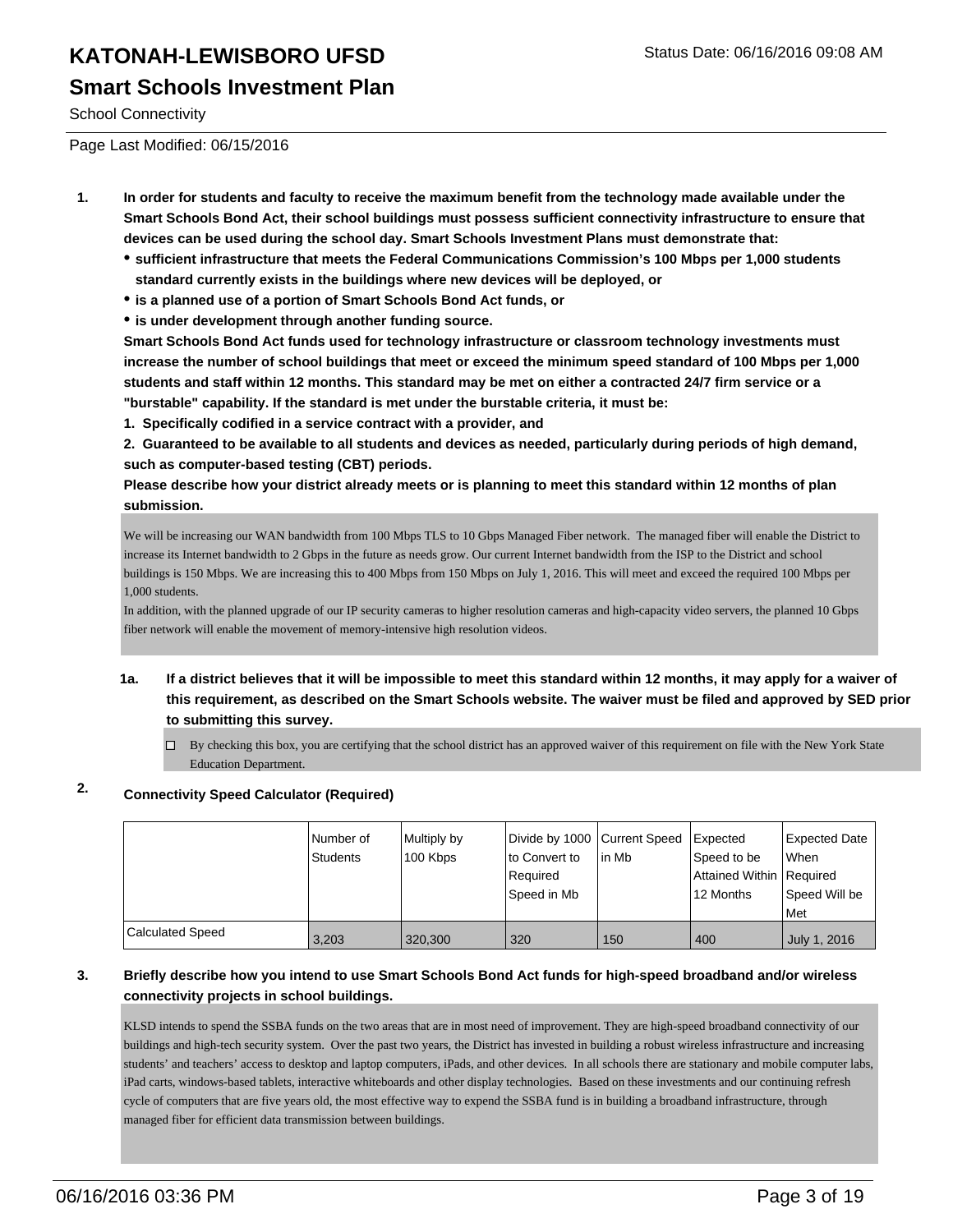#### **Smart Schools Investment Plan**

School Connectivity

Page Last Modified: 06/15/2016

**4. Briefly describe the linkage between the district's District Instructional Technology Plan and the proposed projects. (There should be a link between your response to this question and your response to Question 1 in Part E. Curriculum and Instruction "What are the district's plans to use digital connectivity and technology to improve teaching and learning?)**

The use of technology will increase student engagement in the learning process and enhance their ability to select appropriate technology to support learning,critically analyze and apply information, integrate content material, master fundamental skills and core curricula, and solve real-life problems. This will prepare students to be productive citizens in a global society in the 21st century.

 Learning is a process that includes the students, the family, the community and the school. With the use of telecommunication and network services, students and their families will gain access to school resources. It is the District's goal to incorporate evolving technology systems and practices to support teaching and learning, and communication within the community.

With teaching and learning becoming increasingly dependent on Internet and technology resources, it is our aim to provide a technology infrastructure that is predictable in its reliability, with maximum uptime, so that teachers and students have ubiquitous access to tools that enhance instructional delivery and student engagement, online learning, formative assessments, Response to Intervention (RTI) and data-driven instruction. Areas of focus are to:

- Increase students' and teachers' access to computers/devices, interactive projectors and presentation software, learning management systems and provide training on integration with curriculum
- Expand and support programs or apps that will increase seamless interaction and allow increased communication, immediate feedback between teachers and students and collaboration among students, such as Microsoft OneNote/OneDrive and Google Classroom
- Explore and pilot programs that will support higher order thinking and questioning
- Provide assistive technologies to support students with special needs
- Improve wireless connectivity and deploy the mobile device management system
- Support the growing needs computer programming, CAD, Virtual simulations, engineering design
- Provide a longitudinal data system that support data-driven instruction and provide student data analysis training
- Improve our Wi-Fi capacity to support District devices and BYOD initiative at the high school
- Increase student/staff safety by upgrading our security infrastructure with new IP Security Cameras, new CISCO phones with security features, and emergency call management system with lockdown tones
- Continue the needs assessment cycle and update technology plan accordingly\*
- **5. If the district wishes to have students and staff access the Internet from wireless devices within the school building, or in close proximity to it, it must first ensure that it has a robust Wi-Fi network in place that has sufficient bandwidth to meet user demand.**

#### **Please describe how you have quantified this demand and how you plan to meet this demand.**

Currently we use various network usage monitoring tools to survey our wireless resource utilization. With most of the newer devices equipped with only AC capabilities, it became necessary to upgrade to the most robust wireless protocol. One tool that we use to monitor our Internet bandwidth usage is provided by the Lower Hudson Regional Information Center called, Cacti.

We are continuously making improvements in our technology systems infrastructure to accommodate growing needs. The District has a robust wireless infrastructure with wireless controllers. However, new technologies and growing demands of teachers and students, such increased number of laptops, tablets and other mobile devices such as smart phones, it has become necessary for us to increase our wireless capabilities and coverage. To that end, we are upgrading to AC wireless protocols from our current a/b/g/n protocols. AC protocols are backward compatible in that the older devices with a/b/g/n antennas will work and accommodate newer technologies and provides for more coverage density in hard-to-reach-areas. This will empower teachers and students in reaching their learning objectives with faster access to network resources and information.

#### **6. As indicated on Page 5 of the guidance, the Office of Facilities Planning will have to conduct a preliminary review of all capital projects, including connectivity projects.**

| Project Number        |  |
|-----------------------|--|
| 66-01-01-03-7-999-BA1 |  |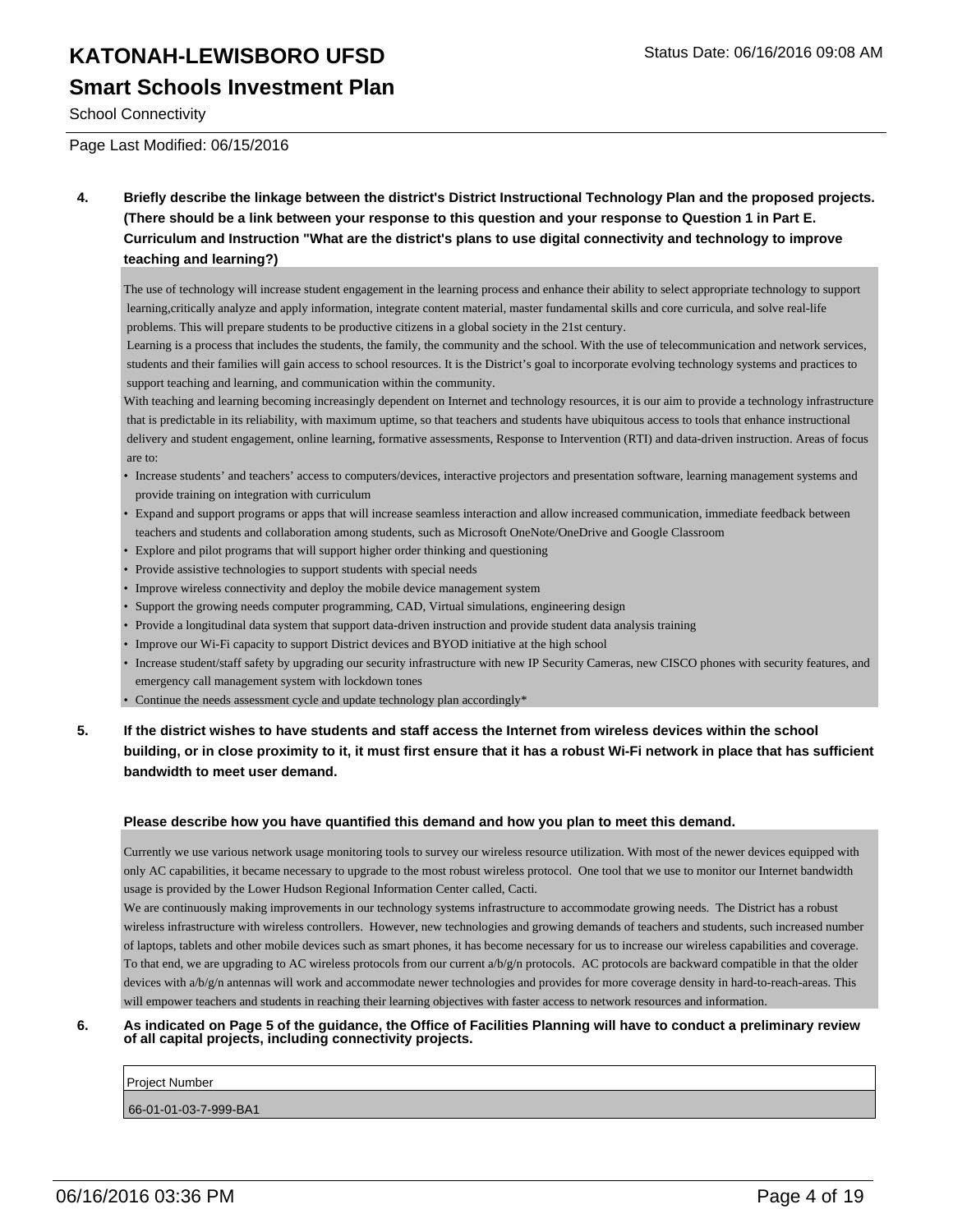#### **Smart Schools Investment Plan**

School Connectivity

Page Last Modified: 06/15/2016

**7. Certain high-tech security and connectivity infrastructure projects may be eligible for an expedited review process as determined by the Office of Facilities Planning.**

**Was your project deemed eligible for streamlined review?**

Yes

**7a. Districts that choose the Streamlined Review Process will be required to certify that they have reviewed all installations with their licensed architect or engineer of record and provide that person's name and license number.**

**The licensed professional must review the products and proposed method of installation prior to implementation and review the work during and after completion in order to affirm that the work was code-compliant, if requested.**

 $\boxtimes$  I certify that I have reviewed all installations with a licensed architect or engineer of record.

**8. Include the name and license number of the architect or engineer of record.**

| <b>Name</b>                | License Number |
|----------------------------|----------------|
| Russell Armstrong Davidson | 19885          |

**9. If you are submitting an allocation for School Connectivity complete this table. Note that the calculated Total at the bottom of the table must equal the Total allocation for this category that you entered in the SSIP Overview overall budget.** 

|                                            | Sub-          |
|--------------------------------------------|---------------|
|                                            |               |
|                                            | Allocation    |
| Network/Access Costs                       | 448,352       |
| <b>Outside Plant Costs</b>                 | (No Response) |
| School Internal Connections and Components | (No Response) |
| <b>Professional Services</b>               | (No Response) |
| Testing                                    | (No Response) |
| <b>Other Upfront Costs</b>                 | (No Response) |
| <b>Other Costs</b>                         | (No Response) |
| Totals:                                    | 448,352.00    |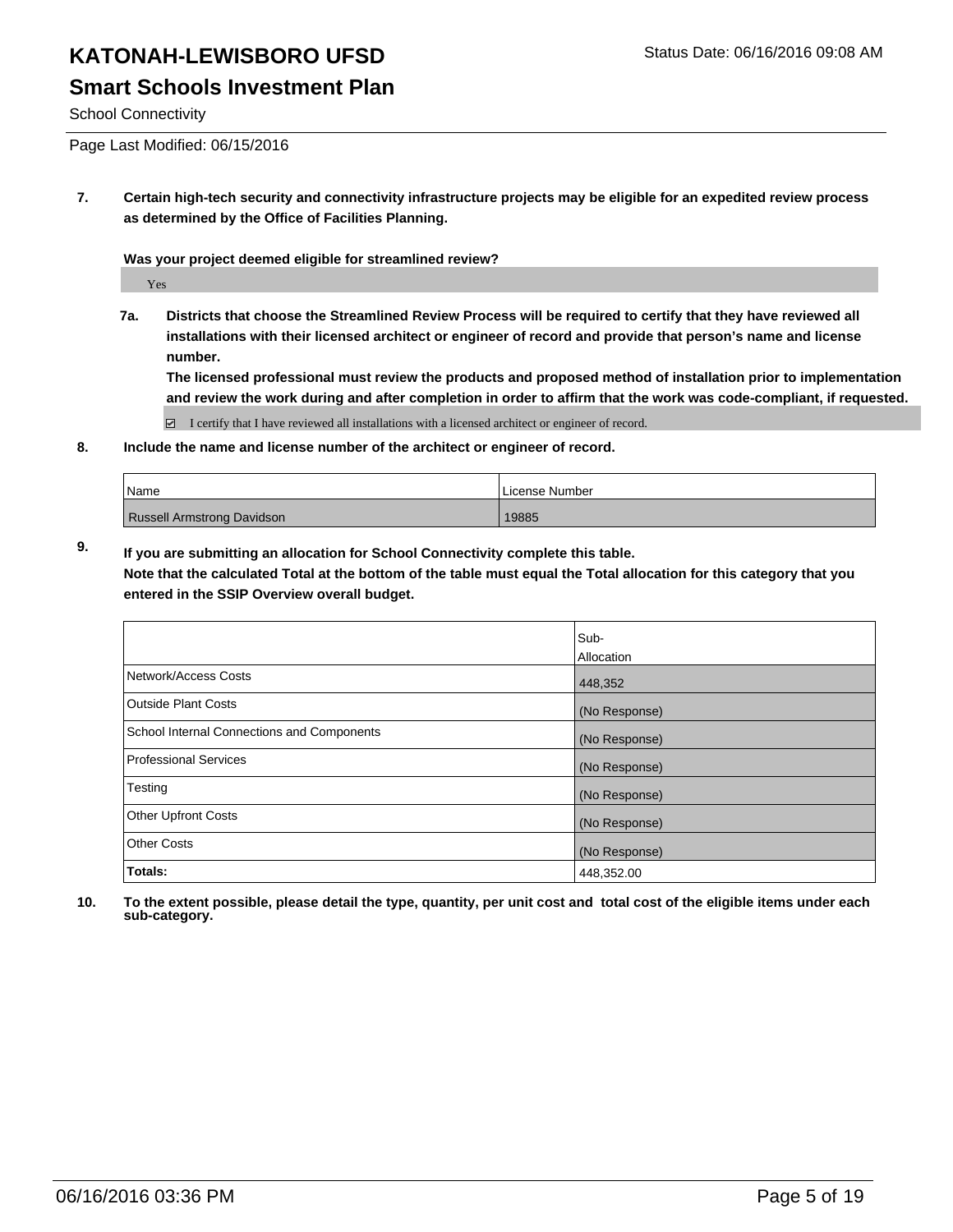### **Smart Schools Investment Plan**

School Connectivity

Page Last Modified: 06/15/2016

| Select the allowable expenditure<br>type.<br>Repeat to add another item under<br>each type.                                                                                                                     | Item to be purchased                                                                                                                                                       | Quantity       | Cost per Item | <b>Total Cost</b> |
|-----------------------------------------------------------------------------------------------------------------------------------------------------------------------------------------------------------------|----------------------------------------------------------------------------------------------------------------------------------------------------------------------------|----------------|---------------|-------------------|
| Network/Access Costs                                                                                                                                                                                            | Cisco Catalyst 3850 12 Port 10Gb<br><b>Fiber Switch IP Services</b>                                                                                                        | $\mathbf{1}$   | 8,215         | 8,215             |
| <b>Network/Access Costs</b>                                                                                                                                                                                     | 350W AC Config 1 Power Supply                                                                                                                                              | $\mathbf{1}$   | 265           | 265               |
| <b>Network/Access Costs</b>                                                                                                                                                                                     | Cisco Catalyst 3650 48 Port Data<br>4x10Gb Uplink IP Base                                                                                                                  | 3              | 5,512         | 16,536            |
| <b>Network/Access Costs</b>                                                                                                                                                                                     | 250W AC Config 2 Power Supply<br>Spare                                                                                                                                     | 3              | 239           | 716               |
| <b>Network/Access Costs</b>                                                                                                                                                                                     | 10-Gb BASE-SR SFP Module                                                                                                                                                   | 4              | 527           | 2,109             |
| <b>Network/Access Costs</b>                                                                                                                                                                                     | Alcatel 10-GB Optical Transceiver<br>(SFP+) (nominal) withan LCconnector.<br><b>Typical reach</b><br>300mSupportsmultimodefiberover850n<br>m wavelength                    | 70             | 299           | 20,944            |
| Network/Access Costs<br>Alcatel 10 Gigabit optical<br>transceiver(SFP+). Supports<br>multimode fiber over 1310nm<br>wavelength (nominal) withan<br>LCconnector. Typical reach of 220m<br>on FDDI-grade (62.5µm) |                                                                                                                                                                            | $\overline{4}$ | 438           | 1,752             |
| <b>Network/Access Costs</b>                                                                                                                                                                                     | Alcatel 10 Gigabit SFP + module for<br>48<br>OS6450-48 and OS-6450P switches                                                                                               |                | 672           | 32,256            |
| Network/Access Costs                                                                                                                                                                                            | 3<br>10 Gigabit direct attached copper<br>cable(1m, SFP+) for Alcatel switches                                                                                             |                | 72            | 216               |
| Network/Access Costs                                                                                                                                                                                            | 10 Gigabit direct attached copper<br>cable(3m, SFP+) 3 for Alcatel switches                                                                                                | 3              | 96            | 288               |
| Network/Access Costs                                                                                                                                                                                            | Labor - Alcatel Switch Fiber Cable<br>Upgrade                                                                                                                              | $\mathbf{1}$   | 5,000         | 5,000             |
| <b>Network/Access Costs</b><br><b>AC Wireless Access Points--</b><br>OmniAccess AP205Dual radioIEEE<br>802.11ac (2x2:2) wireless access point<br>(compatible to 802.11'B')                                      |                                                                                                                                                                            | 75             | 548           | 41,100            |
| <b>Network/Access Costs</b>                                                                                                                                                                                     | <b>AC Wireless Access Points--</b><br>75<br>OmniAccess AP220SeriesAccess<br>Point Mount Kit(basic, flat surface).<br>Contains 1xflat surface wall/ceiling<br>mount bracket |                | 33            | 2,475             |
| Network/Access Costs                                                                                                                                                                                            | <b>AC Wireless Access Points--</b><br>225<br><b>OmniAccess AP215Wireless Access</b><br>Point, 802.11n/ac, 3x3:3, dual radio,<br>integrated antennas                        |                | 716           | 161,100           |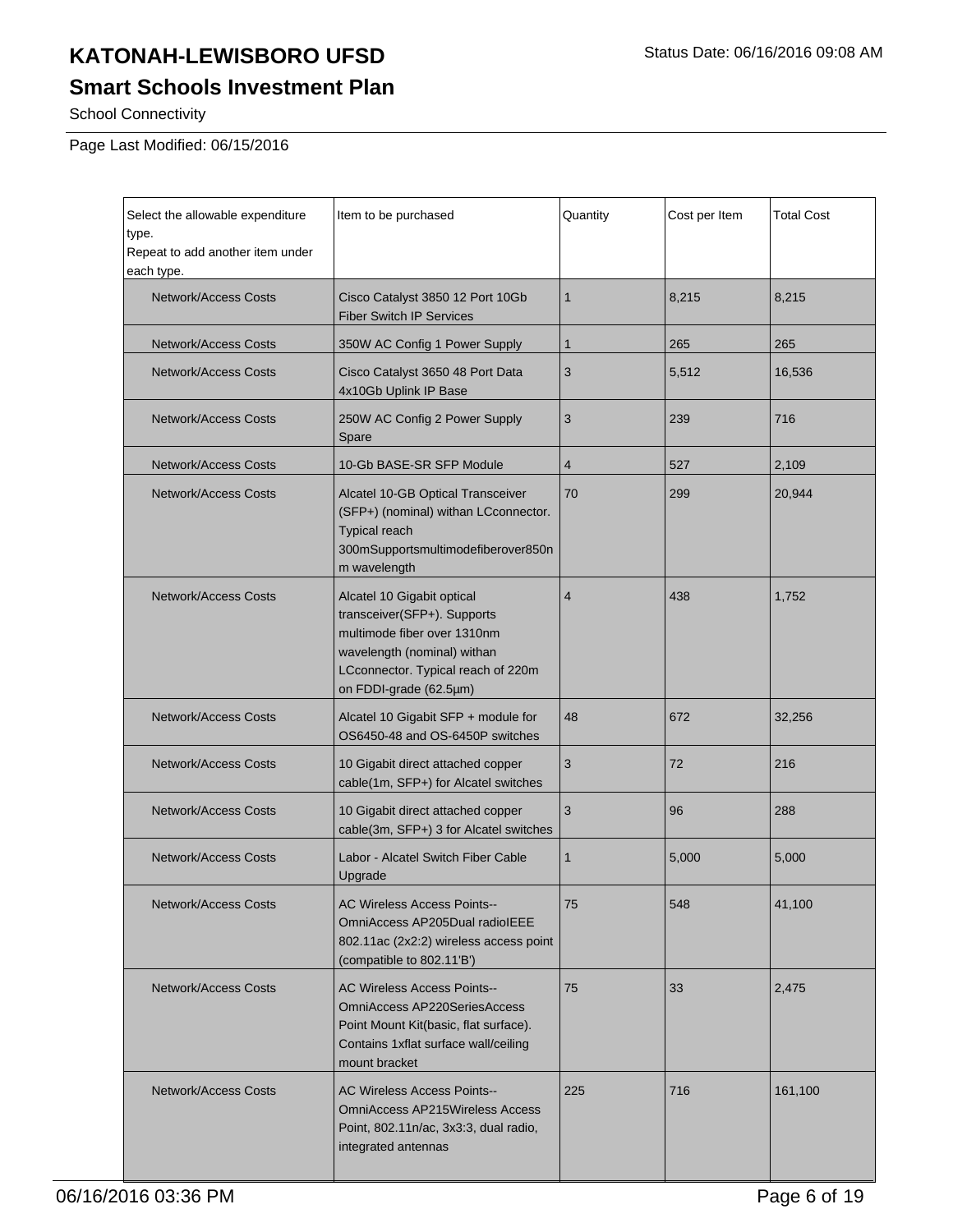School Connectivity

#### Page Last Modified: 06/15/2016

| Network/Access Costs | <b>AC Wireless Access Points--</b><br>OmniAccess AP22x Access Point<br>Mount Kit (basic, flat surface). Contains<br>1xflat surface wall/ceiling mount<br>brackets (color white) | 225 | 17     | 3,825  |
|----------------------|---------------------------------------------------------------------------------------------------------------------------------------------------------------------------------|-----|--------|--------|
| Network/Access Costs | Replacement Fiber Cable for 10GB<br>Capability - 1-Meter fiber patch cables                                                                                                     | 46  | 15     | 690    |
| Network/Access Costs | Replacement Fiber Cable for 10GB<br>Capability-2 meter fiber patch cables                                                                                                       | 21  | 19     | 399    |
| Network/Access Costs | Replacement Fiber Cable for 10GB<br>Capability- Corning OM3 Armored 6-<br>strand fiber cables                                                                                   | 28  | 1,375  | 38,500 |
| Network/Access Costs | Replacement Fiber Cable for 10GB<br>Capability- Corning OM4 Armored 6-<br>strand fiber cables                                                                                   | 1   | 1.409  | 1.409  |
| Network/Access Costs | Labor-- Replace old fiber cables with<br>10GB Capable and terminate cables in<br>15RU <sub>s</sub>                                                                              | 1   | 90,557 | 90,557 |
| Network/Access Costs | Labor- AC Wireless AP Upgrades<br>(Configuration and Installation of 300<br>APs                                                                                                 |     | 20,000 | 20,000 |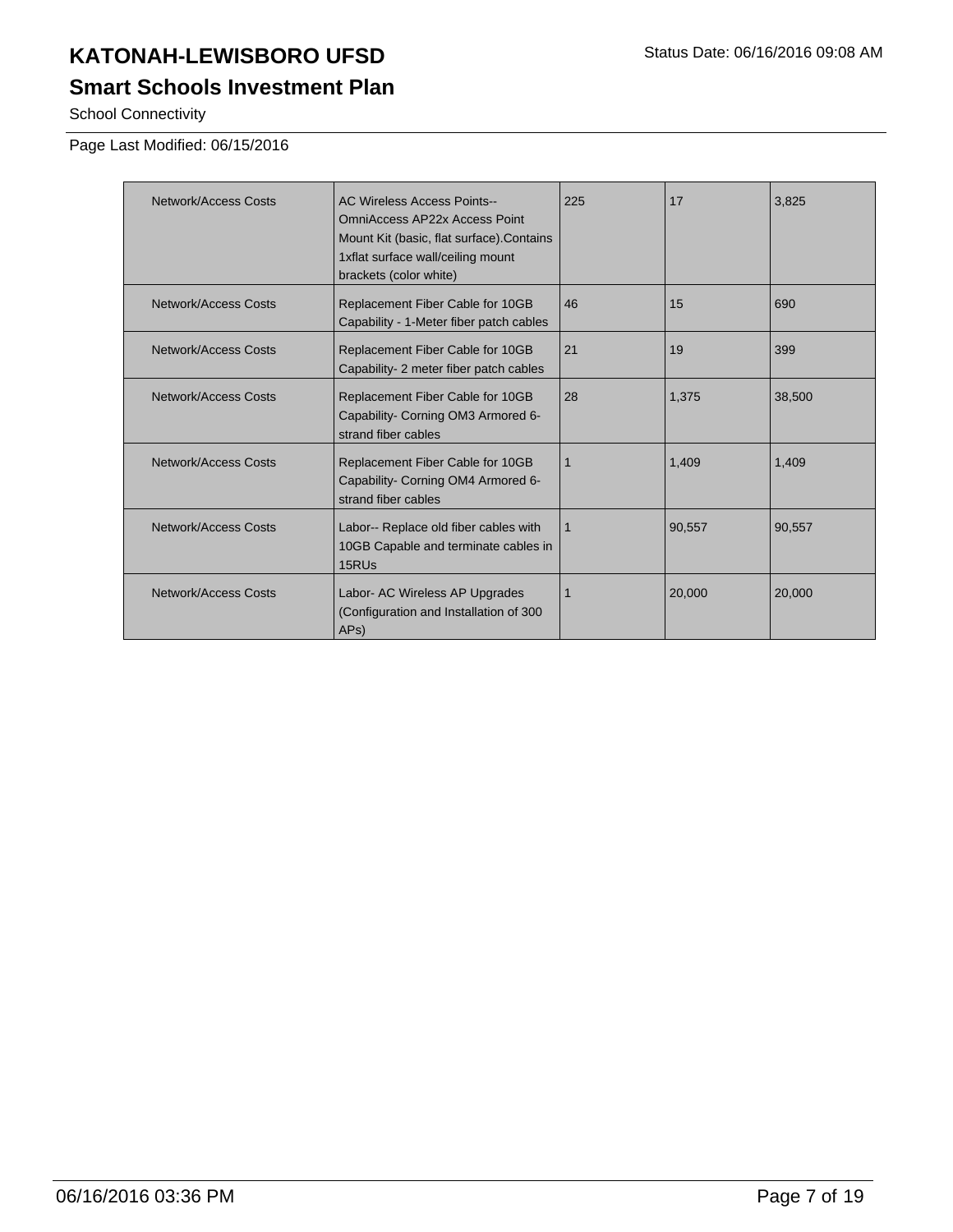#### **Smart Schools Investment Plan**

Community Connectivity (Broadband and Wireless)

Page Last Modified: 05/27/2016

**1. Briefly describe how you intend to use Smart Schools Bond Act funds for high-speed broadband and/or wireless connectivity projects in the community.**

(No Response)

**2. Please describe how the proposed project(s) will promote student achievement and increase student and/or staff access to the Internet in a manner that enhances student learning and/or instruction outside of the school day and/or school building.**

(No Response)

**3. Community connectivity projects must comply with all the necessary local building codes and regulations (building and related permits are not required prior to plan submission).**

 $\Box$  I certify that we will comply with all the necessary local building codes and regulations.

**4. Please describe the physical location of the proposed investment.**

(No Response)

**5. Please provide the initial list of partners participating in the Community Connectivity Broadband Project, along with their Federal Tax Identification (Employer Identification) number.**

| Project Partners | I Federal ID # |
|------------------|----------------|
| (No Response)    | (No Response)  |

**6. If you are submitting an allocation for Community Connectivity, complete this table.**

**Note that the calculated Total at the bottom of the table must equal the Total allocation for this category that you entered in the SSIP Overview overall budget.**

|                             | Sub-Allocation |
|-----------------------------|----------------|
| Network/Access Costs        | (No Response)  |
| Outside Plant Costs         | (No Response)  |
| <b>Tower Costs</b>          | (No Response)  |
| Customer Premises Equipment | (No Response)  |
| Professional Services       | (No Response)  |
| Testing                     | (No Response)  |
| Other Upfront Costs         | (No Response)  |
| Other Costs                 | (No Response)  |
| Totals:                     |                |

| Select the allowable expenditure | Item to be purchased | Quantity      | Cost per Item | <b>Total Cost</b> |
|----------------------------------|----------------------|---------------|---------------|-------------------|
| type.                            |                      |               |               |                   |
| Repeat to add another item under |                      |               |               |                   |
| each type.                       |                      |               |               |                   |
| (No Response)                    | (No Response)        | (No Response) | (No Response) | (No Response)     |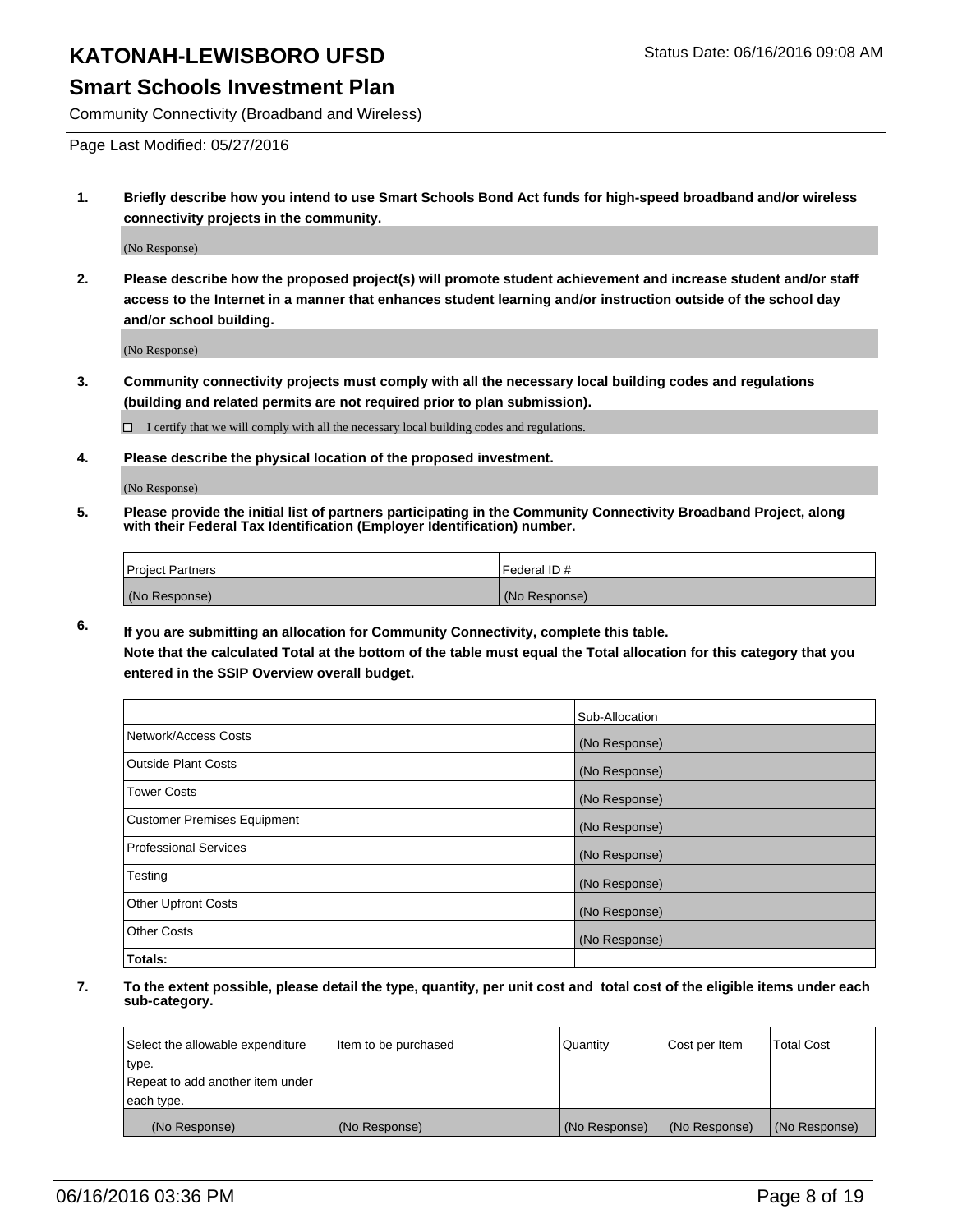#### **Smart Schools Investment Plan**

Classroom Learning Technology

Page Last Modified: 05/27/2016

**1. In order for students and faculty to receive the maximum benefit from the technology made available under the Smart Schools Bond Act, their school buildings must possess sufficient connectivity infrastructure to ensure that devices can be used during the school day. Smart Schools Investment Plans must demonstrate that sufficient infrastructure that meets the Federal Communications Commission's 100 Mbps per 1,000 students standard currently exists in the buildings where new devices will be deployed, or is a planned use of a portion of Smart Schools Bond Act funds, or is under development through another funding source.**

**Smart Schools Bond Act funds used for technology infrastructure or classroom technology investments must increase the number of school buildings that meet or exceed the minimum speed standard of 100 Mbps per 1,000 students and staff within 12 months. This standard may be met on either a contracted 24/7 firm service or a "burstable" capability. If the standard is met under the burstable criteria, it must be:**

**1. Specifically codified in a service contract with a provider, and**

**2. Guaranteed to be available to all students and devices as needed, particularly during periods of high demand, such as computer-based testing (CBT) periods.**

**Please describe how your district already meets or is planning to meet this standard within 12 months of plan submission.**

(No Response)

- **1a. If a district believes that it will be impossible to meet this standard within 12 months, it may apply for a waiver of this requirement, as described on the Smart Schools website. The waiver must be filed and approved by SED prior to submitting this survey.**
	- $\Box$  By checking this box, you are certifying that the school district has an approved waiver of this requirement on file with the New York State Education Department.
- **2. Connectivity Speed Calculator (Required)**

|                         | l Number of<br>Students | Multiply by<br>100 Kbps | Ito Convert to<br>l Reauired<br>Speed in Mb | Divide by 1000 Current Speed Expected<br>l in Mb | Speed to be<br><b>Attained Within Required</b><br>12 Months | <b>Expected Date</b><br>When<br>Speed Will be<br>Met |
|-------------------------|-------------------------|-------------------------|---------------------------------------------|--------------------------------------------------|-------------------------------------------------------------|------------------------------------------------------|
| <b>Calculated Speed</b> | (No<br>Response)        | (No Response)           | (No<br>Response)                            | (No<br>Response)                                 | (No<br>Response)                                            | (No<br>Response)                                     |

**3. If the district wishes to have students and staff access the Internet from wireless devices within the school building, or in close proximity to it, it must first ensure that it has a robust Wi-Fi network in place that has sufficient bandwidth to meet user demand.**

**Please describe how you have quantified this demand and how you plan to meet this demand.**

(No Response)

**4. All New York State public school districts are required to complete and submit an Instructional Technology Plan survey to the New York State Education Department in compliance with Section 753 of the Education Law and per Part 100.12 of the Commissioner's Regulations.**

**Districts that include educational technology purchases as part of their Smart Schools Investment Plan must have a submitted and approved Instructional Technology Plan survey on file with the New York State Education Department.**

By checking this box, you are certifying that the school district has an approved Instructional Technology Plan survey on file with the New York State Education Department.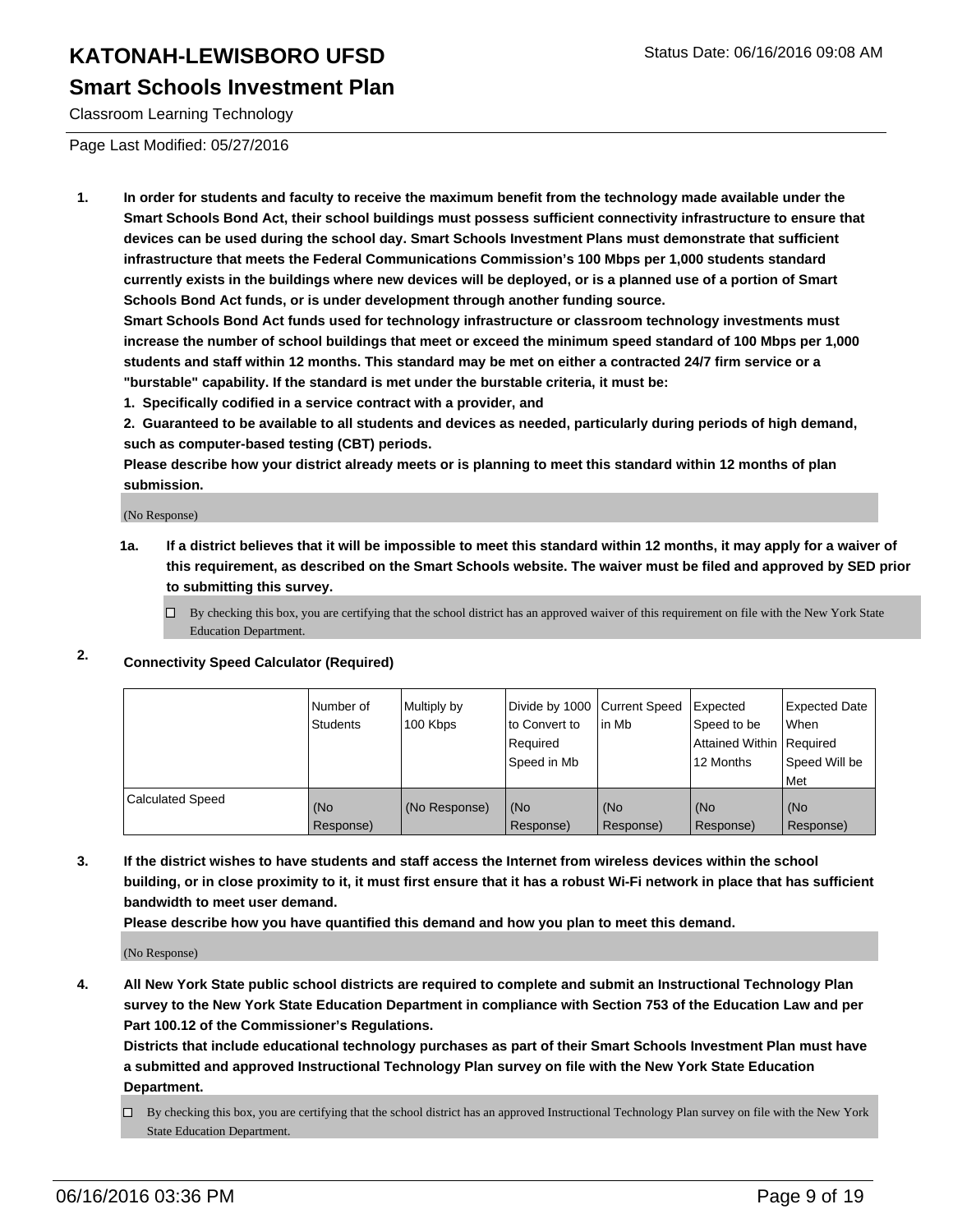Classroom Learning Technology

Page Last Modified: 05/27/2016

**5. Describe the devices you intend to purchase and their compatibility with existing or planned platforms or systems. Specifically address the adequacy of each facility's electrical, HVAC and other infrastructure necessary to install and support the operation of the planned technology.**

(No Response)

- **6. Describe how the proposed technology purchases will:**
	- **> enhance differentiated instruction;**
	- **> expand student learning inside and outside the classroom;**
	- **> benefit students with disabilities and English language learners; and**
	- **> contribute to the reduction of other learning gaps that have been identified within the district.**

**The expectation is that districts will place a priority on addressing the needs of students who struggle to succeed in a rigorous curriculum. Responses in this section should specifically address this concern and align with the district's Instructional Technology Plan (in particular Question 2 of E. Curriculum and Instruction: "Does the district's instructional technology plan address the needs of students with disabilities to ensure equitable access to instruction, materials and assessments?" and Question 3 of the same section: "Does the district's instructional technology plan address the provision of assistive technology specifically for students with disabilities to ensure access to and participation in the general curriculum?"**

(No Response)

**7. Where appropriate, briefly describe how the proposed technology purchases will enhance ongoing communication with parents and other stakeholders and help the district facilitate technology-based regional partnerships, including distance learning and other efforts.**

(No Response)

**8. Describe the district's plan to provide professional development to ensure that administrators, teachers and staff can employ the technology purchased to enhance instruction successfully.**

**Note: This response should be aligned and expanded upon in accordance with your district's response to Question 1 of F. Professional Development of your Instructional Technology Plan: "Please provide a summary of professional development offered to teachers and staff, for the time period covered by this plan, to support technology to enhance teaching and learning. Please include topics, audience and method of delivery within your summary."**

(No Response)

- **9. Districts must contact the SUNY/CUNY teacher preparation program that supplies the largest number of the district's new teachers to request advice on innovative uses and best practices at the intersection of pedagogy and educational technology.**
	- $\Box$  By checking this box, you certify that you have contacted the SUNY/CUNY teacher preparation program that supplies the largest number of your new teachers to request advice on these issues.
- **10. A district whose Smart Schools Investment Plan proposes the purchase of technology devices and other hardware must account for nonpublic schools in the district.**

**Are there nonpublic schools within your school district?**

- Yes  $\hfill \square$  No
- **11. Nonpublic Classroom Technology Loan Calculator**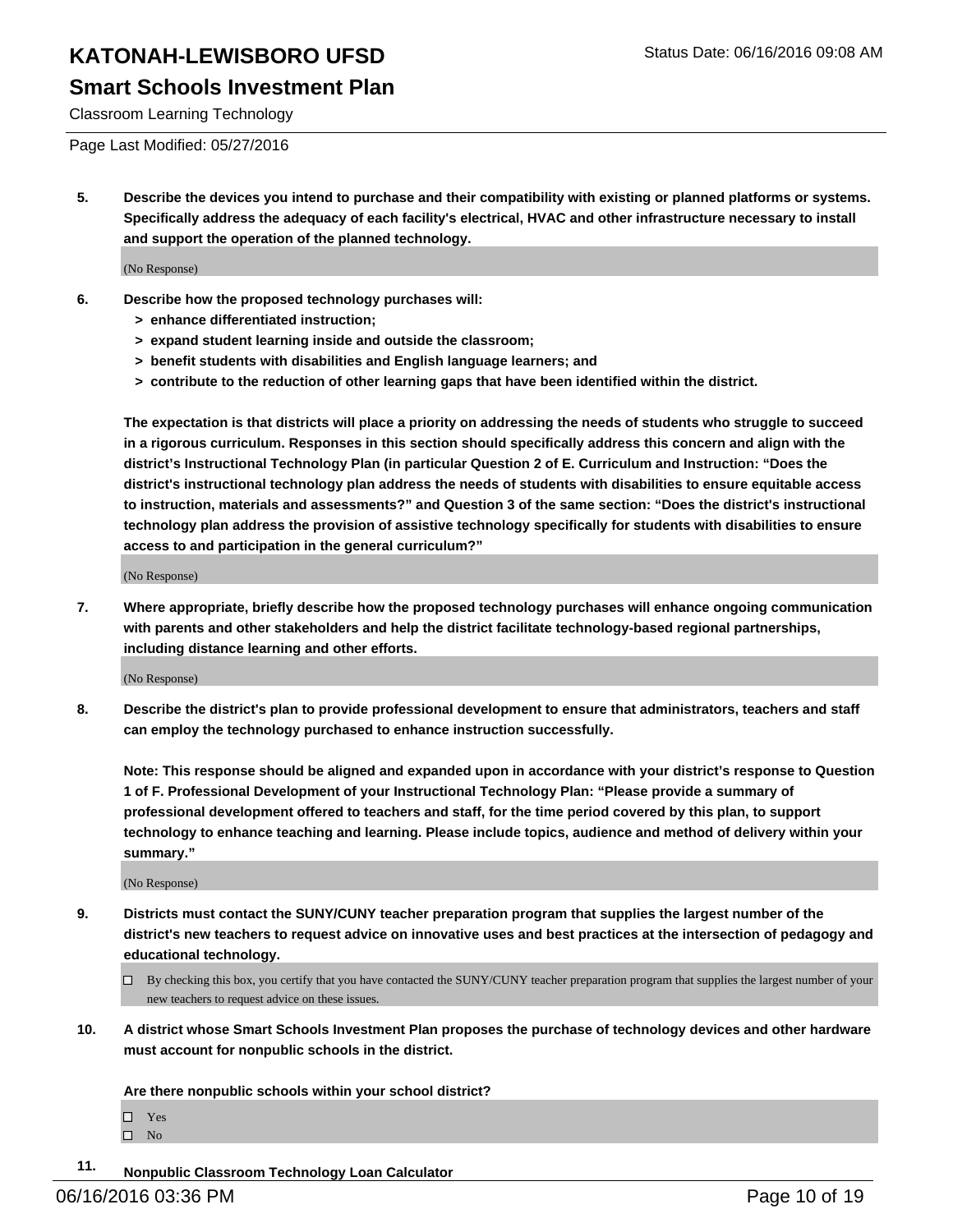Classroom Learning Technology

Page Last Modified: 05/27/2016

**The Smart Schools Bond Act provides that any Classroom Learning Technology purchases made using Smart Schools funds shall be lent, upon request, to nonpublic schools in the district. However, no school district shall be required to loan technology in amounts greater than the total obtained and spent on technology pursuant to the Smart Schools Bond Act and the value of such loan may not exceed the total of \$250 multiplied by the nonpublic school enrollment in the base year at the time of enactment.**

**See:**

**http://www.p12.nysed.gov/mgtserv/smart\_schools/docs/Smart\_Schools\_Bond\_Act\_Guidance\_04.27.15\_Final.pdf.**

|                                     | 1. Classroom<br>Technology<br>Sub-allocation | 2. Public<br>Enrollment<br>$(2014 - 15)$ | 3. Nonpublic<br><b>Enrollment</b><br>$(2014 - 15)$ | l 4. Sum of<br>l Public and<br>Nonpublic<br>Enrollment | 5. Total Per<br>Pupil Sub-<br>lallocation | 6. Total<br>Nonpublic Loan<br>Amount                                                |
|-------------------------------------|----------------------------------------------|------------------------------------------|----------------------------------------------------|--------------------------------------------------------|-------------------------------------------|-------------------------------------------------------------------------------------|
| Calculated Nonpublic Loan<br>Amount |                                              |                                          |                                                    |                                                        |                                           | (No Response) (No Response) (No Response) (No Response) (No Response) (No Response) |

**12. To ensure the sustainability of technology purchases made with Smart Schools funds, districts must demonstrate a long-term plan to maintain and replace technology purchases supported by Smart Schools Bond Act funds. This sustainability plan shall demonstrate a district's capacity to support recurring costs of use that are ineligible for Smart Schools Bond Act funding such as device maintenance, technical support, Internet and wireless fees, maintenance of hotspots, staff professional development, building maintenance and the replacement of incidental items. Further, such a sustainability plan shall include a long-term plan for the replacement of purchased devices and equipment at the end of their useful life with other funding sources.**

 $\Box$  By checking this box, you certify that the district has a sustainability plan as described above.

**13. Districts must ensure that devices purchased with Smart Schools Bond funds will be distributed, prepared for use, maintained and supported appropriately. Districts must maintain detailed device inventories in accordance with generally accepted accounting principles.**

 $\Box$  By checking this box, you certify that the district has a distribution and inventory management plan and system in place.

**14. If you are submitting an allocation for Classroom Learning Technology complete this table. Note that the calculated Total at the bottom of the table must equal the Total allocation for this category that you entered in the SSIP Overview overall budget.**

|                          | Sub-Allocation |
|--------------------------|----------------|
| Interactive Whiteboards  | (No Response)  |
| Computer Servers         | (No Response)  |
| <b>Desktop Computers</b> | (No Response)  |
| <b>Laptop Computers</b>  | (No Response)  |
| <b>Tablet Computers</b>  | (No Response)  |
| Other Costs              | (No Response)  |
| Totals:                  |                |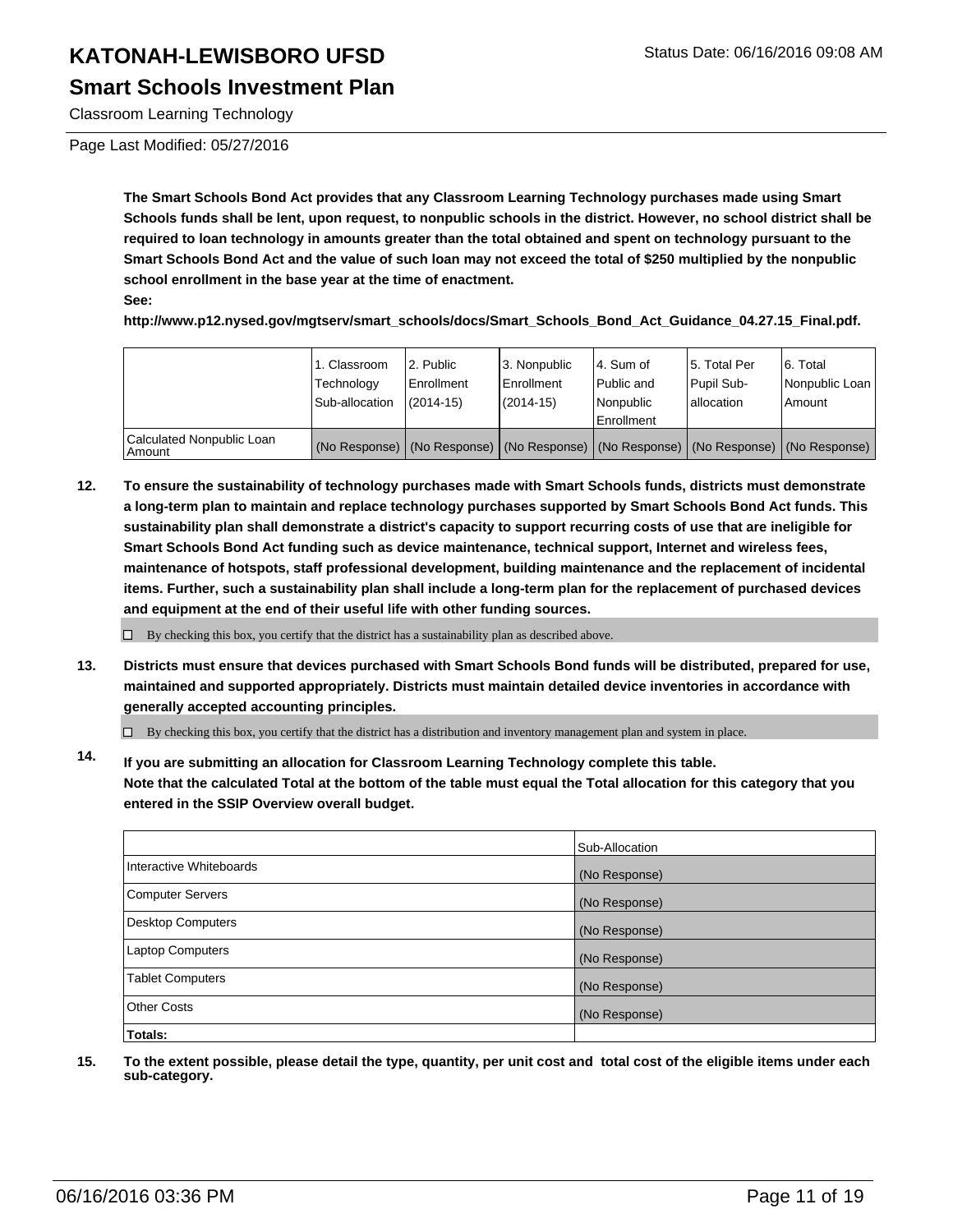#### **Smart Schools Investment Plan**

Classroom Learning Technology

| Select the allowable expenditure | I Item to be Purchased | <b>Quantity</b> | Cost per Item | <b>Total Cost</b> |
|----------------------------------|------------------------|-----------------|---------------|-------------------|
| type.                            |                        |                 |               |                   |
| Repeat to add another item under |                        |                 |               |                   |
| each type.                       |                        |                 |               |                   |
| (No Response)                    | (No Response)          | (No Response)   | (No Response) | (No Response)     |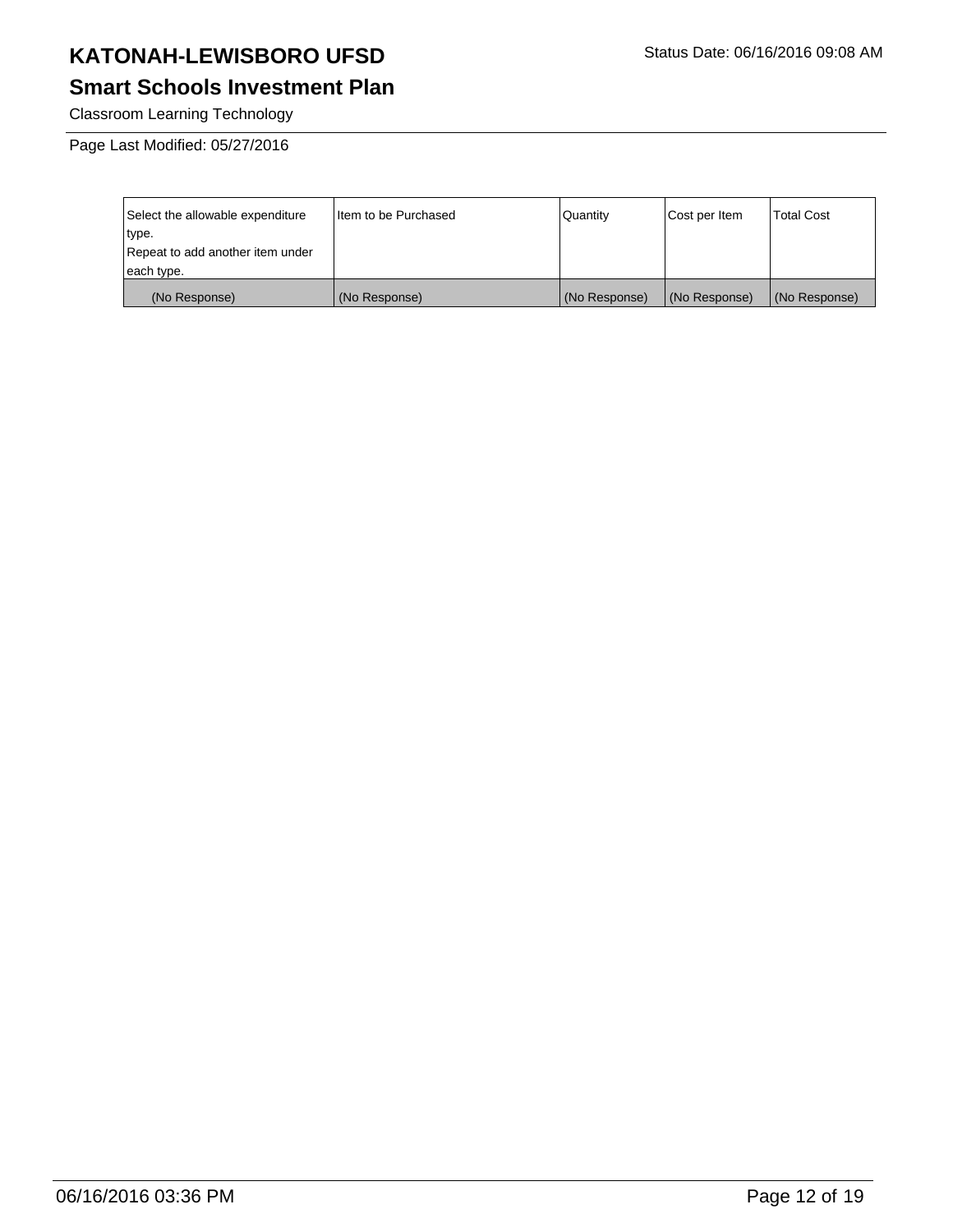Pre-Kindergarten Classrooms

Page Last Modified: 05/27/2016

**1. Provide information regarding how and where the district is currently serving pre-kindergarten students and justify the need for additional space with enrollment projections over 3 years.**

(No Response)

- **2. Describe the district's plan to construct, enhance or modernize education facilities to accommodate prekindergarten programs. Such plans must include:**
	- **Specific descriptions of what the district intends to do to each space;**
	- **An affirmation that pre-kindergarten classrooms will contain a minimum of 900 square feet per classroom;**
	- **The number of classrooms involved;**
	- **The approximate construction costs per classroom; and**
	- **Confirmation that the space is district-owned or has a long-term lease that exceeds the probable useful life of the improvements.**

(No Response)

**3. Smart Schools Bond Act funds may only be used for capital construction costs. Describe the type and amount of additional funds that will be required to support ineligible ongoing costs (e.g. instruction, supplies) associated with any additional pre-kindergarten classrooms that the district plans to add.**

(No Response)

**4. All plans and specifications for the erection, repair, enlargement or remodeling of school buildings in any public school district in the State must be reviewed and approved by the Commissioner. Districts that plan capital projects using their Smart Schools Bond Act funds will undergo a Preliminary Review Process by the Office of Facilities Planning.**

| Project Number |  |
|----------------|--|
| (No Response)  |  |

**5. If you have made an allocation for Pre-Kindergarten Classrooms, complete this table.**

**Note that the calculated Total at the bottom of the table must equal the Total allocation for this category that you entered in the SSIP Overview overall budget.**

|                                          | Sub-Allocation |
|------------------------------------------|----------------|
| Construct Pre-K Classrooms               | (No Response)  |
| Enhance/Modernize Educational Facilities | (No Response)  |
| Other Costs                              | (No Response)  |
| Totals:                                  |                |

| Select the allowable expenditure | Item to be purchased | Quantity      | Cost per Item | <b>Total Cost</b> |
|----------------------------------|----------------------|---------------|---------------|-------------------|
| type.                            |                      |               |               |                   |
| Repeat to add another item under |                      |               |               |                   |
| each type.                       |                      |               |               |                   |
| (No Response)                    | (No Response)        | (No Response) | (No Response) | (No Response)     |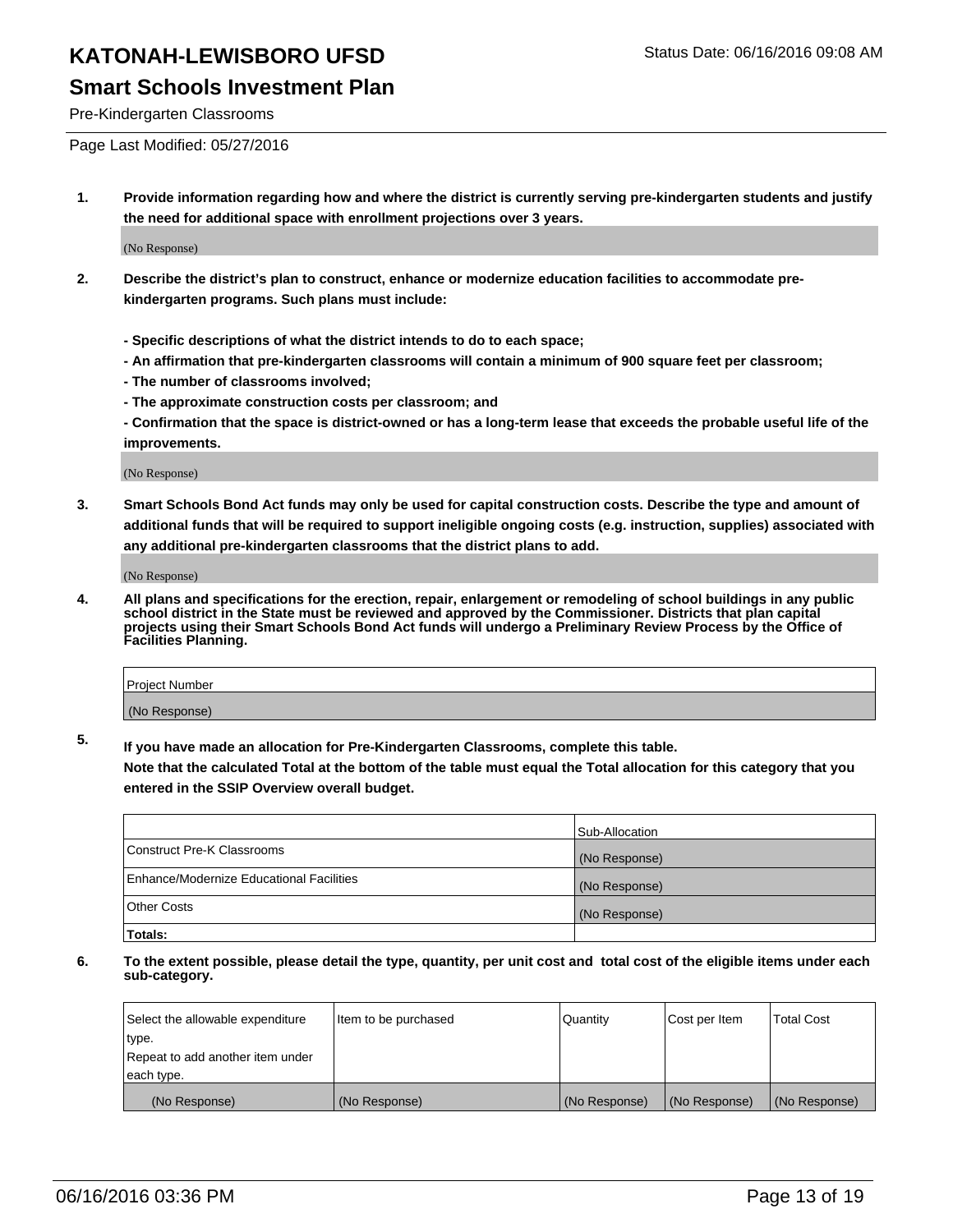#### **Smart Schools Investment Plan**

Replace Transportable Classrooms

Page Last Modified: 05/27/2016

**1. Describe the district's plan to construct, enhance or modernize education facilities to provide high-quality instructional space by replacing transportable classrooms.**

(No Response)

**2. All plans and specifications for the erection, repair, enlargement or remodeling of school buildings in any public school district in the State must be reviewed and approved by the Commissioner. Districts that plan capital projects using their Smart Schools Bond Act funds will undergo a Preliminary Review Process by the Office of Facilities Planning.**

| <b>Project Number</b> |  |
|-----------------------|--|
| (No Response)         |  |

**3. For large projects that seek to blend Smart Schools Bond Act dollars with other funds, please note that Smart Schools Bond Act funds can be allocated on a pro rata basis depending on the number of new classrooms built that directly replace transportable classroom units.**

**If a district seeks to blend Smart Schools Bond Act dollars with other funds describe below what other funds are being used and what portion of the money will be Smart Schools Bond Act funds.**

(No Response)

**4. If you have made an allocation for Replace Transportable Classrooms, complete this table. Note that the calculated Total at the bottom of the table must equal the Total allocation for this category that you entered in the SSIP Overview overall budget.**

|                                                | Sub-Allocation |
|------------------------------------------------|----------------|
| Construct New Instructional Space              | (No Response)  |
| Enhance/Modernize Existing Instructional Space | (No Response)  |
| <b>Other Costs</b>                             | (No Response)  |
| Totals:                                        |                |

| Select the allowable expenditure | Item to be purchased | <b>Quantity</b> | Cost per Item | <b>Total Cost</b> |
|----------------------------------|----------------------|-----------------|---------------|-------------------|
| type.                            |                      |                 |               |                   |
| Repeat to add another item under |                      |                 |               |                   |
| each type.                       |                      |                 |               |                   |
| (No Response)                    | (No Response)        | (No Response)   | (No Response) | (No Response)     |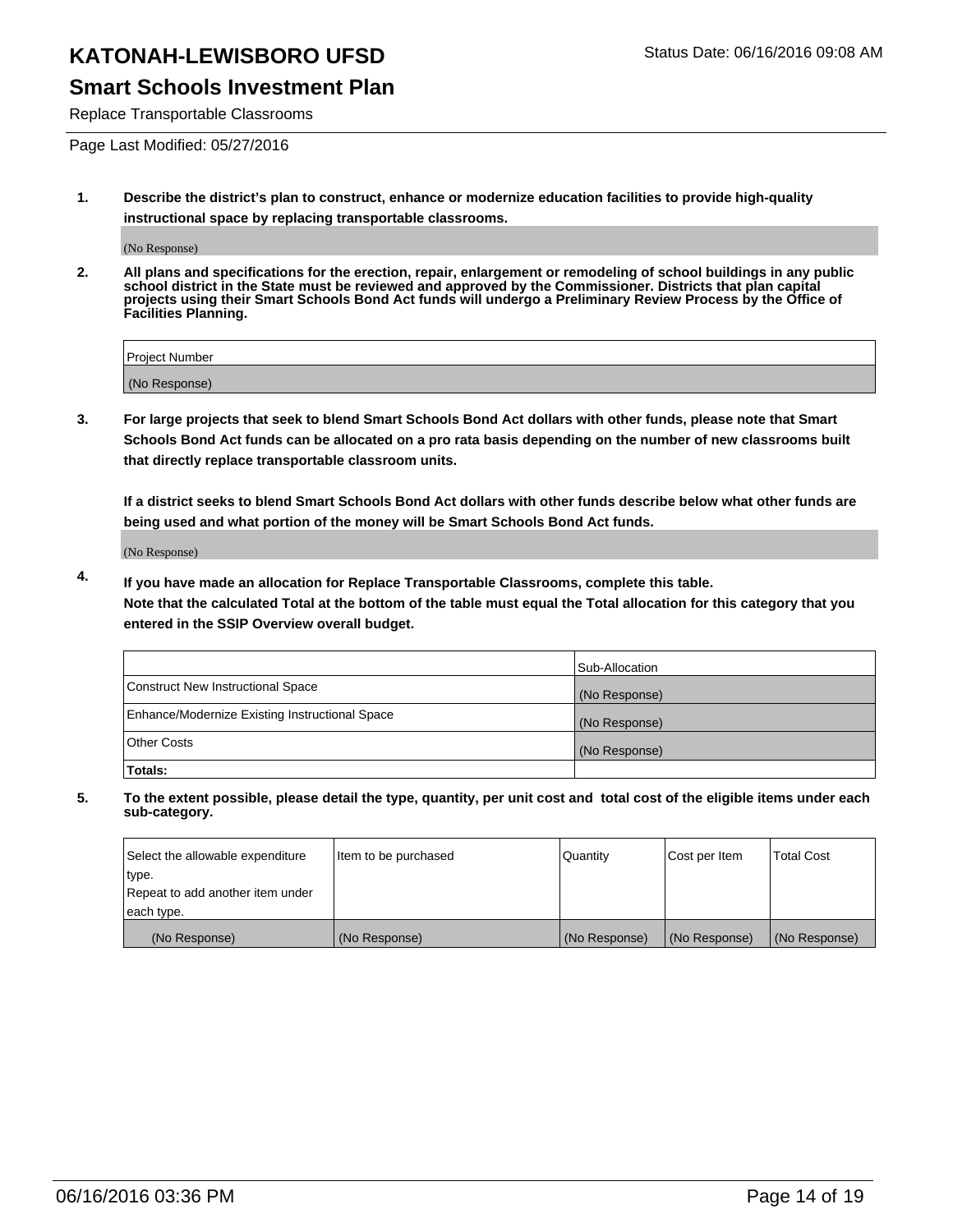#### **Smart Schools Investment Plan**

High-Tech Security Features

Page Last Modified: 05/27/2016

#### **1. Describe how you intend to use Smart Schools Bond Act funds to install high-tech security features in school buildings and on school campuses.**

The District values student and staff safety and plans to invest in upgrading aging IP security system. The District's security cameras are over eight years old, already obsolete or end of life. Our intent is to upgrade and extend the coverage of the High Definition Cameras on school premises to ensure a safe environment for students and the school community. Last year, we started the first phase of upgrading our security infrastructure by installing a new security server and replacing the cameras that no longer functioned. The next phase is to use part of our SSBA funds to replace the remainder of the cameras with more modern high-resolution cameras, and adding another security server.

**2. All plans and specifications for the erection, repair, enlargement or remodeling of school buildings in any public school district in the State must be reviewed and approved by the Commissioner. Districts that plan capital projects using their Smart Schools Bond Act funds will undergo a Preliminary Review Process by the Office of Facilities Planning.** 

Project Number 66-01-01-03-7-999-BA1

#### **3. Was your project deemed eligible for streamlined Review?**

- **☑** Yes
- $\square$  No
- **3a. Districts with streamlined projects must certify that they have reviewed all installations with their licensed architect or engineer of record, and provide that person's name and license number. The licensed professional must review the products and proposed method of installation prior to implementation and review the work during and after completion in order to affirm that the work was code-compliant, if requested.**

By checking this box, you certify that the district has reviewed all installations with a licensed architect or engineer of record.

**4. Include the name and license number of the architect or engineer of record.**

| l Name                            | License Number |
|-----------------------------------|----------------|
| <b>Russell Armstrong Davidson</b> | 19885          |

**5. If you have made an allocation for High-Tech Security Features, complete this table.**

**Note that the calculated Total at the bottom of the table must equal the Total allocation for this category that you entered in the SSIP Overview overall budget.**

|                                                      | Sub-Allocation |
|------------------------------------------------------|----------------|
| Capital-Intensive Security Project (Standard Review) | (No Response)  |
| <b>Electronic Security System</b>                    | 259,277        |
| <b>Entry Control System</b>                          | (No Response)  |
| Approved Door Hardening Project                      | (No Response)  |
| <b>Other Costs</b>                                   | (No Response)  |
| Totals:                                              | 259,277.00     |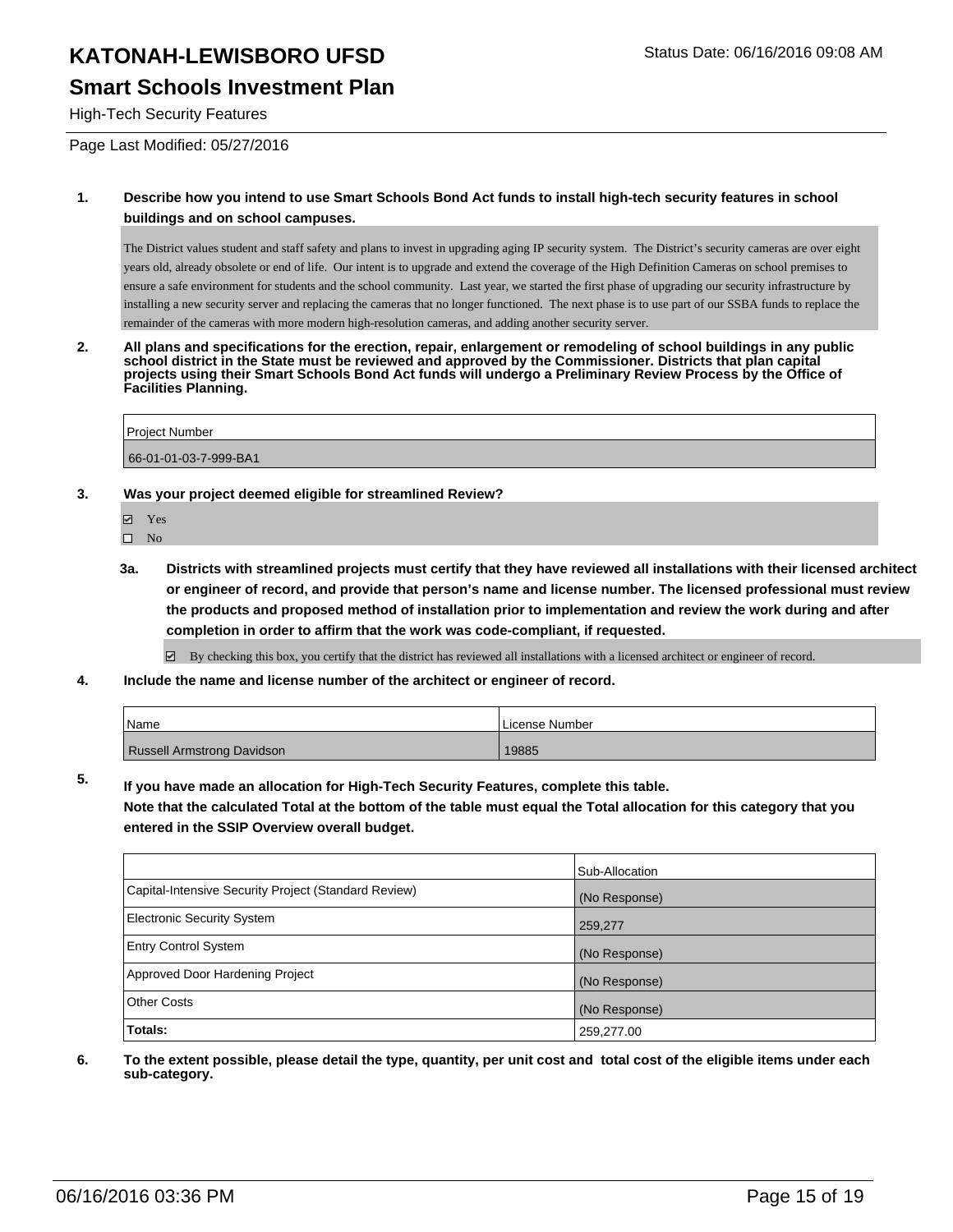#### **Smart Schools Investment Plan**

High-Tech Security Features

| Select the allowable expenditure<br>type.<br>Repeat to add another item under<br>each type. | Item to be purchased                                                                                                                                                                                                             | Quantity     | Cost per Item | <b>Total Cost</b> |
|---------------------------------------------------------------------------------------------|----------------------------------------------------------------------------------------------------------------------------------------------------------------------------------------------------------------------------------|--------------|---------------|-------------------|
| <b>Electronic Security System</b>                                                           | Ph1 (2016)- Avigilon Exterior 3MP<br>Camera, 3.0C-H4A-BO1-IR. 3.0<br>Megapixel WDR, LightCatcher, 3-9mm<br>f/1.3 P-iris lens, Integrated IR, Self-<br><b>Learning Video Analytics</b>                                            | 16           | 739           | 11,817            |
| <b>Electronic Security System</b>                                                           | Ph1 (2016)- Avigilon H4-BO-JBOX1<br>Exterior 3MP Junction box for the H4A-<br><b>BO-IR HD Bullet Cameras mounting</b>                                                                                                            | 16           | 64            | 1,031             |
| <b>Electronic Security System</b>                                                           | Ph1 (2016)- Avigilon Interior Recessed<br>3MP Camera, 3.0C-H4A-DC1, 3.0<br>Megapixel WDR, LightCatcher,<br>Day/Night, In-Ceiling Dome, 3-9mm<br>f/1.3 P-iris lens, Self-Learning Video<br>Analytics                              | 26           | 632           | 16,436            |
| <b>Electronic Security System</b>                                                           | Ph1 (2016)- Avigilon Interior Recessed<br>3MP, H4A-DC-CPNL1, Metal ceiling<br>panel for use with H4A-DC in-ceiling<br>dome cameras to replace or reinforce<br>the existing ceiling tile in suspended<br>ceiling installations    | 26           | 68            | 1,766             |
| <b>Electronic Security System</b>                                                           | Ph1 (2016)- Avigilon Interior Surface<br>3MP, 3.0C-H4A-DO1-IR, 3.0<br>Megapixel WDR, LightCatcher,<br>Day/Night, Outdoor Dome, 3-9mm<br>f/1.3 P-iris lens, Integrated IR, Self-<br>Learning Video Analytics                      | 11           | 739           | 8,134             |
| <b>Electronic Security System</b>                                                           | Ph1 (2016)- Avigilon Video Server,<br>NVS-5-A-H, 2U NVS (HP Chassis),<br>Dual Session, (12) 6 TB HD's w/Hot<br>Spare, 60 TB Total 55.2 TB Usable,<br>Academic                                                                    | $\mathbf{1}$ | 12,234        | 12,234            |
| <b>Electronic Security System</b>                                                           | Ph1 (2016)- Labor for Installation and<br>Configuration                                                                                                                                                                          | $\mathbf{1}$ | 36,729        | 36,729            |
| <b>Electronic Security System</b>                                                           | Ph2 (2016)- Avigilon Exterior 30 MP<br>(30L-H4PRO-B), 7K (30 MP) H.264<br>HD Pro with LightCatcher<br>TechnologyPh1 (2016)- Avigilon<br>Exterior 30 MP (30L-H4PRO-B), 7K<br>(30 MP) H.264 HD Pro with<br>LightCatcher Technology | 3            | 7,382         | 22,146            |
| <b>Electronic Security System</b>                                                           | Ph2 (2016)- DayAutomation Exterior<br>30 MP (DAY-CAMKIT-2), Exterior IP<br><b>Camera Termination Kit</b>                                                                                                                         | 3            | 94            | 282               |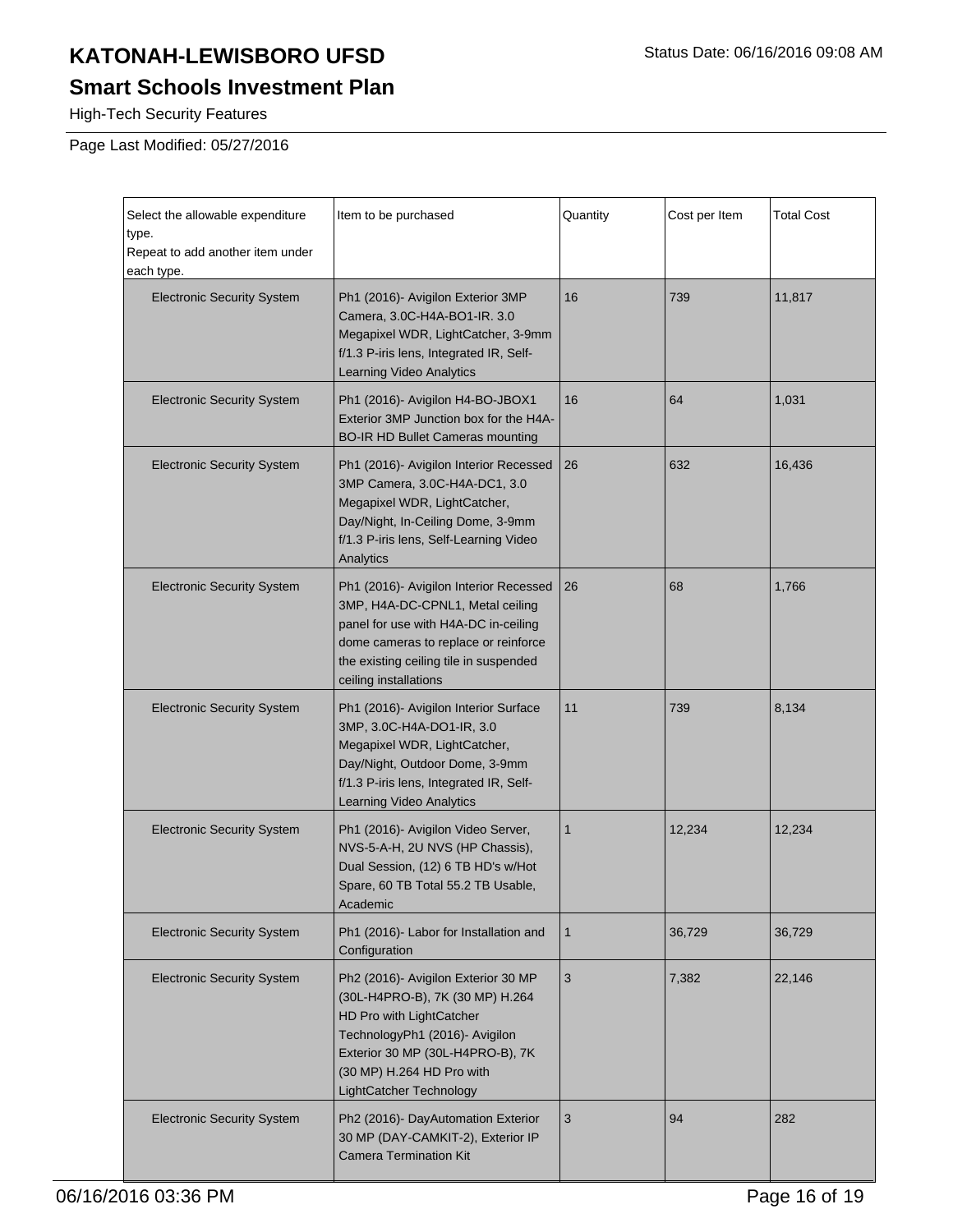#### **Smart Schools Investment Plan**

High-Tech Security Features

| <b>Electronic Security System</b> | Ph2 (2016)- Avigilon Exterior 30 MP<br>(ES-HD-HWS-LG), Outdoor HD Large<br><b>Enclosure with Heater</b>                                                                           | 3              | 296    | 888    |
|-----------------------------------|-----------------------------------------------------------------------------------------------------------------------------------------------------------------------------------|----------------|--------|--------|
| <b>Electronic Security System</b> | Ph2 (2016)- Avigilon Exterior 30 MP<br>(ES-HD-IPM), PoE+ Power Module                                                                                                             | $\sqrt{3}$     | 168    | 504    |
| <b>Electronic Security System</b> | Ph2 (2016)- Avigilon Exterior 30 MP<br>(LEF3514CA), Canon Lens, 35mm,<br>f/1.4, Auto Iris, 37.3 deg Horizontal<br>Angle of View                                                   | $\mathbf{1}$   | 2,084  | 2,084  |
| <b>Electronic Security System</b> | Ph2 (2016)- Avigilon Exterior 30 MP<br>(LEF5012CA), Canon Lens, 50mm,<br>f/1.2, Auto-Iris, 26.6 deg Horizontal<br>Angle of View                                                   | $\mathbf{1}$   | 2,380  | 2,380  |
| <b>Electronic Security System</b> | Ph2 (2016)- Avigilon Exterior 30 MP<br>(LEF8512CA), Canon Lens, 85mm,<br>f/1.2, Auto-Iris, 15.8 deg Horizontal<br>Angle of View                                                   | $\mathbf{1}$   | 2,932  | 2,932  |
| <b>Electronic Security System</b> | Ph2 (2016)- Avigilon Exterior 30 MP<br>(POE-INJ2-PLUS), 1-Port Gb IEEE<br>802.3af PoE Injector                                                                                    | 3              | 52     | 156    |
| <b>Electronic Security System</b> | Ph2 (2016)- Avigilon Exterior 5MP<br>(5.0L-H4A-BO1-IR), 5.0 Megapixel,<br>LightCatcher, 4.3-8mm f/1.8 P-iris lens,<br>Integrated IR, Self-Learning Video                          | $5\phantom{1}$ | 1,064  | 5,320  |
| <b>Electronic Security System</b> | Ph2 (2016)- Exterior 5MP (DAY-<br>CAMKIT-2), Exterior IP Camera<br><b>Termination Kit</b>                                                                                         | $5\phantom{1}$ | 94     | 470    |
| <b>Electronic Security System</b> | Ph2 (2016)- Avigilon Exterior 5MP (H4-   5<br>BO-JBOX1), Junction box for the H4A-<br><b>BO-IR HD Bullet Cameras</b>                                                              |                | 64     | 321    |
| <b>Electronic Security System</b> | Ph2 (2016)- Avigilon Video Server<br>(NVS-3-A-H), 2U Network Video<br>Server (HP Chassis), (12) 4 TB HD's,<br>40 TB Total 36.8 TB Usable, Academic                                | $\mathbf{1}$   | 7,968  | 7,968  |
| <b>Electronic Security System</b> | Ph2 (2016) 30 MP/5MP Exterior Labor<br>for Installation of cameras and server                                                                                                     | $\mathbf{1}$   | 17,246 | 17,246 |
| <b>Electronic Security System</b> | Ph3 (2017)- Avigilon Exterior Camera<br>(3.0C-H4A-BO1-IR), 3.0 Megapixel<br>WDR, LightCatcher, 3-9mm f/1.3 P-iris<br>lens, Integrated IR, Self-Learning<br><b>Video Analytics</b> | 19             | 978    | 18,582 |
| <b>Electronic Security System</b> | Ph3 (2017)- Avigilon Exterior Camera<br>(DAY-CAMKIT-2), Exterior IP Camera<br><b>Termination Kit</b>                                                                              | 19             | 94     | 1,786  |
| <b>Electronic Security System</b> | Ph3 (2017)- Avigilon Exterior Camera<br>(H4-BO-JBOX1), Junction box for the                                                                                                       | 19             | 64     | 1,216  |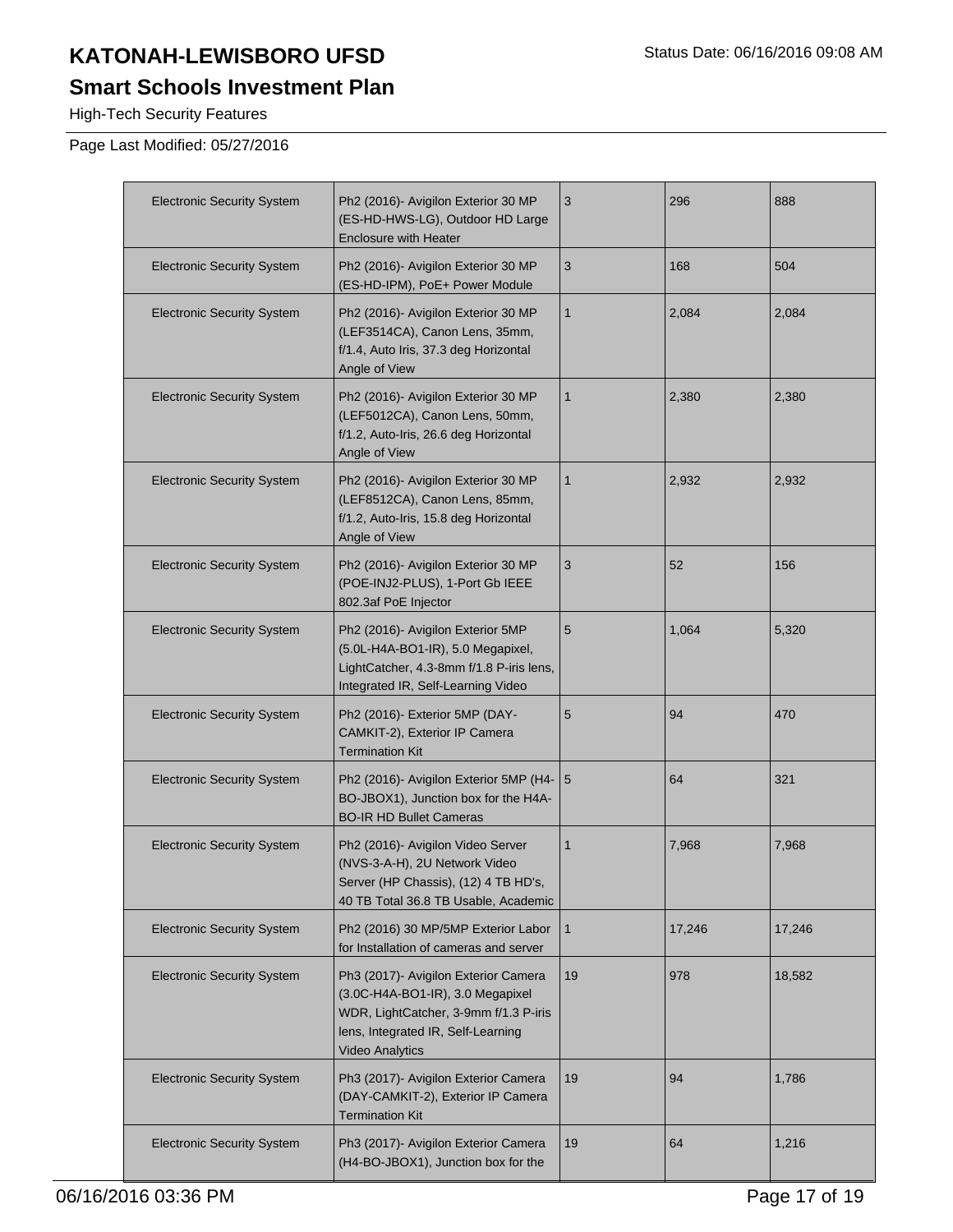## **Smart Schools Investment Plan**

High-Tech Security Features

|                                   | H4A-BO-IR HD Bullet Cameras                                                                                                                                                                                          |              |        |        |
|-----------------------------------|----------------------------------------------------------------------------------------------------------------------------------------------------------------------------------------------------------------------|--------------|--------|--------|
| <b>Electronic Security System</b> | Ph3 (2017)- Avigilon Interior Recessed<br>Cameras (3.0C-H4A-DC1), 3.0<br>Megapixel WDR, LightCatcher,<br>Day/Night, In-Ceiling Dome, 3-9mm<br>f/1.3 P-iris lens, Self-Learning                                       | 33           | 934    | 30,789 |
| <b>Electronic Security System</b> | Ph3 (2017)- (DAY-CAMKIT-1), Interior<br>IP Camera Termination Kit                                                                                                                                                    | 33           | 26     | 858    |
| <b>Electronic Security System</b> | Ph3 (2017)- Avigilon (H4A-DC-CPNL1)<br>Metal ceiling panel for use with H4A-<br>DC in-ceiling dome cameras to<br>replacement                                                                                         | 33           | 68     | 2,244  |
| <b>Electronic Security System</b> | Ph3 (2017)- Avigilon Interior Surface<br>3MP Cameras (3.0C-H4A-DO1-IR),<br>3.0 Megapixel WDR, LightCatcher,<br>Day/Night, Outdoor Dome, 3-9mm<br>f/1.3 P-iris lens, Integrated IR, Self-<br>Learning Video Analytics | 11           | 979    | 10,769 |
| <b>Electronic Security System</b> | Ph3 (2017)- Avigilon Camera<br><b>Termination Kits</b>                                                                                                                                                               | 11           | 94     | 1,034  |
| <b>Electronic Security System</b> | Ph3 (2017)- Avigilon (H4A-MT-WALL1)<br>Camera Wall brackets with H4A-DP<br><b>Pendant Dome Cameras</b>                                                                                                               | 11           | 43     | 473    |
| <b>Electronic Security System</b> | Ph3 (2017)- Avigilon Video Server<br>(NVS-5-A-H), 2U NVS (HP Chassis),<br>Dual Session, (12) 6 TB HD's w/Hot<br>Spare, 60 TB Total 55.2 TB Usable,<br>Academic                                                       | $\mathbf{1}$ | 12,234 | 12,234 |
| <b>Electronic Security System</b> | Ph3 (2017)- Phase 3 Camera Upgrade<br>Labor                                                                                                                                                                          | 1            | 28,448 | 28,448 |